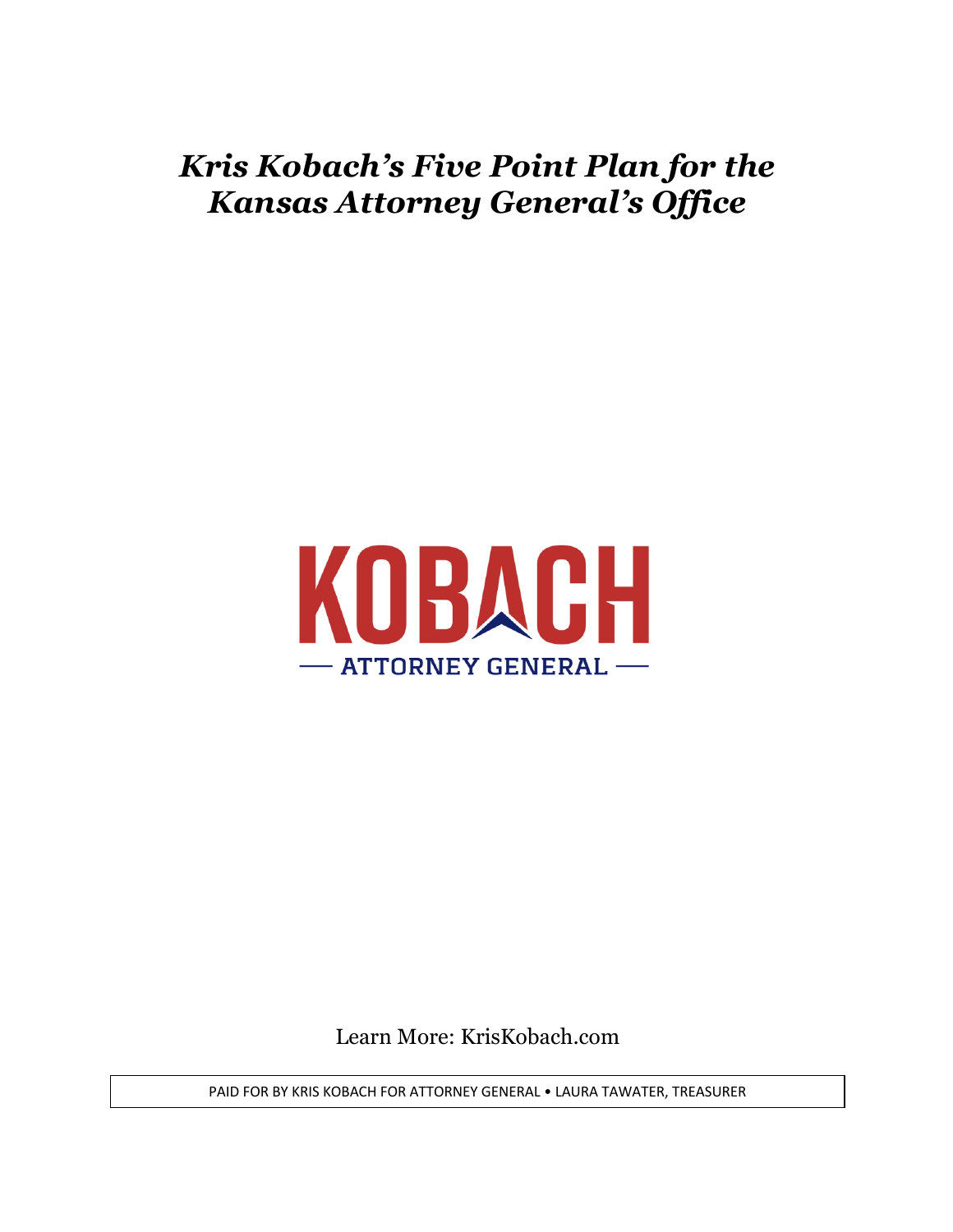#### From the Desk of Kris W. Kobach

#### Dear Kansans,

You don't just walk into a courtroom on a big case without crafting a legal strategy. You know what the evidence shows. You know what the witnesses are going to say. You know the strengths and weaknesses in your arguments, and you're prepared for every possibility.

That's the same diligence I will take into the Kansas Attorney General's office. Kansans deserve nothing less.

Our constitutional rights are under attack from a runaway Biden administration. Starting the day of his inauguration, Biden used his pen and his phone to issue unconstitutional mandates. Under his regime, lawlessness reigns at our border. Critical race theory is infiltrating our children's classrooms and Biden is siccing the FBI on frustrated parents who attend school board meetings. Kansans are tired of assaults on our culture from the leftists who occupy the White House.

With Republicans poised to take back the U.S. House of Representatives and God-willing, the U.S. Senate, the only tools available for Biden to advance his radical agenda will be executive orders and bureaucratic fiat.

The next Kansas Attorney General must be ready for courtroom battles to defend the constitutional rights of Kansans. That's why I'm creating a special litigation unit, which I will personally lead, to sue the Biden Administration when it breaks the law and threatens our constitutional liberties. I am committing to Kansans that I will be prepared to lead in the Kansas Attorney General's Office from day one. That's what this document is. My commitment to Kansas and the experience I bring to accomplish those goals are outlined here.

Kansans deserve the best defense of our laws when the ACLU attacks them in court, but we also need an offensive strategy. As your AG, I'm committed to assisting local law enforcement and district attorneys to investigate and prosecute the most egregious crimes, including voter fraud and consumer fraud. I'm committed to expanding gun rights and defending our abortion regulations against ACLU lawsuits after we pass the Value Them Both Amendment.

Inside, you'll see how I plan to focus our taxpayer's limited resources on cases that are the most meaningful for Kansans. I'll need your help to accomplish these goals. My campaign is crisscrossing the state talking about what I will do when I become the next Kansas Attorney General. I hope this document provides insight to the Kansans I don't get a chance to meet with on the campaign trail. And for those I do get to meet with, I hope this document offers a starting off point for our in-person discussions.

I look forward to it!

Robach

Kris Kobach

*Kris Kobach's Five Point Plan for the Kansas Attorney General's Office*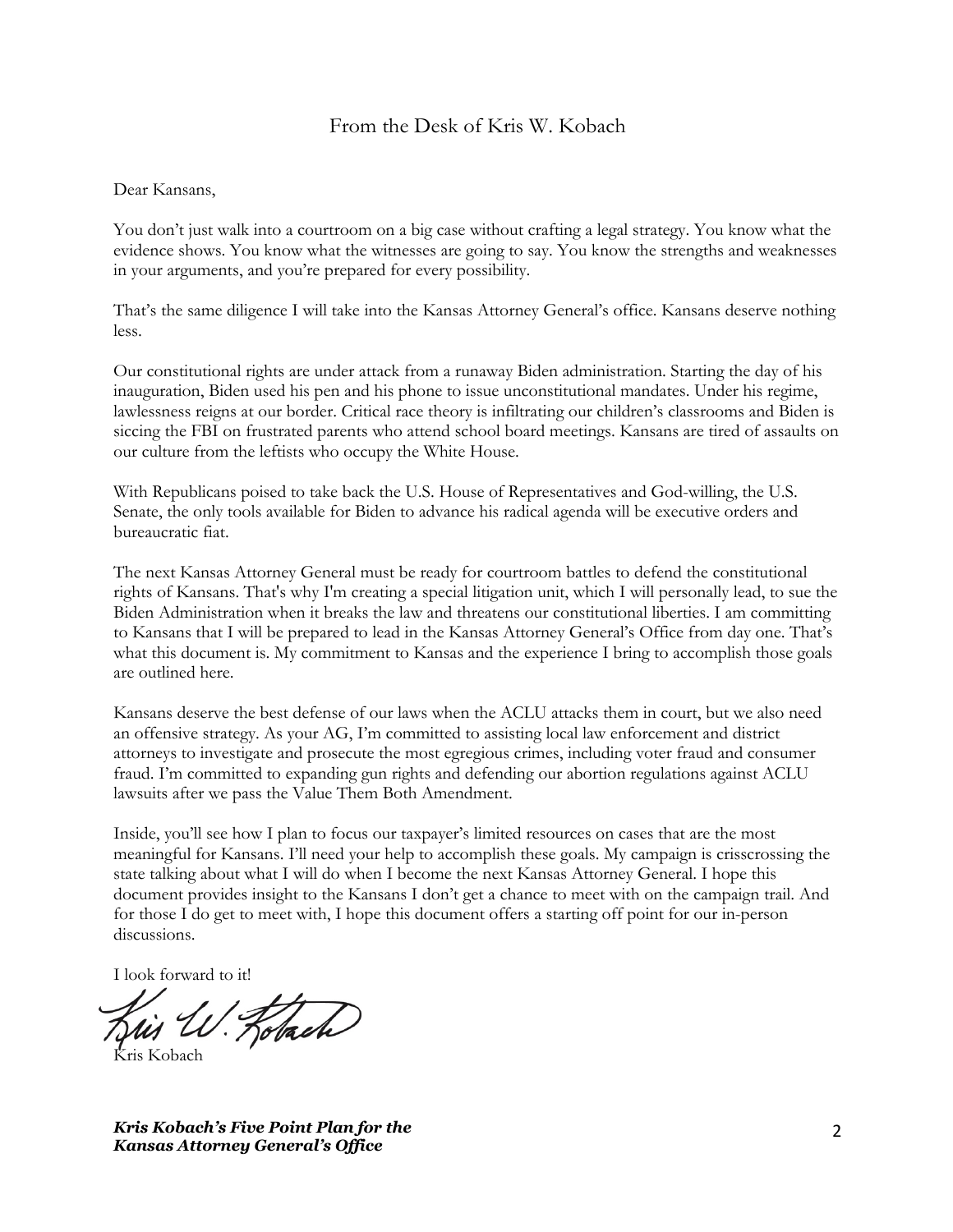# *Kris Kobach's Five Point Plan for the Kansas Attorney General's Office*

### **1. Create a Special Litigation Unit at the AG's Office**

Leftists weaponize the legal system, using activist judges to implement their ideas when voters and legislators refuse. They've done it for decades, but they went into overdrive when former President Donald Trump took office. Within days of his inauguration, left-wing attorneys general filed dozens of lawsuits against the new administration. By the end of the Trump Administration, no less than 103 suits had been filed. The legal fights cost the Trump administration time and forced the new administration to focus on legal battles instead of enacting its policies. It's called lawfare, and the Left has engaged in it for decades.

But when there's a leftwing president in office who is violating federal law and shredding the Constitution, it's time for conservatives to engage in lawfare to save the country. Texas is leading the charge right now, but the Lonestar State needs help. I have more experience taking on Democrat presidents in court than any other attorney in Kansas. As a private attorney, I have already filed four lawsuits against Obama and Biden, combined. As Attorney General, I will create a special litigation unit in the Office of the Attorney General to bring lawsuits against Biden to defend our freedoms, defend life, protect the Second Amendment, and fight back whenever President Biden breaches the Constitution.

As the Kansas City Star recently reported, this commitment is something that sets me apart from others running for attorney general, not just in Kansas, but across the country.

### **Experience**

- Served 15 years as a Constitutional Law professor.
- Currently representing 36 members of the Air Force fighting for their religious freedom.
- Currently representing Texas sheriffs to stop Biden's continuing violation of federal immigration laws.
- Sued the Obama and Biden administrations on constitutional issues four times.
- Lead attorney arguing constitutional and statutory cases in the 3rd, 5th, 8th, 9th, 10th, and DC Circuits of the U.S. Court of Appeals.

#### **Endorsements**

- Former U.S. Attorney General John Ashcroft
- Former Texas Solicitor General and U.S. Senator Ted Cruz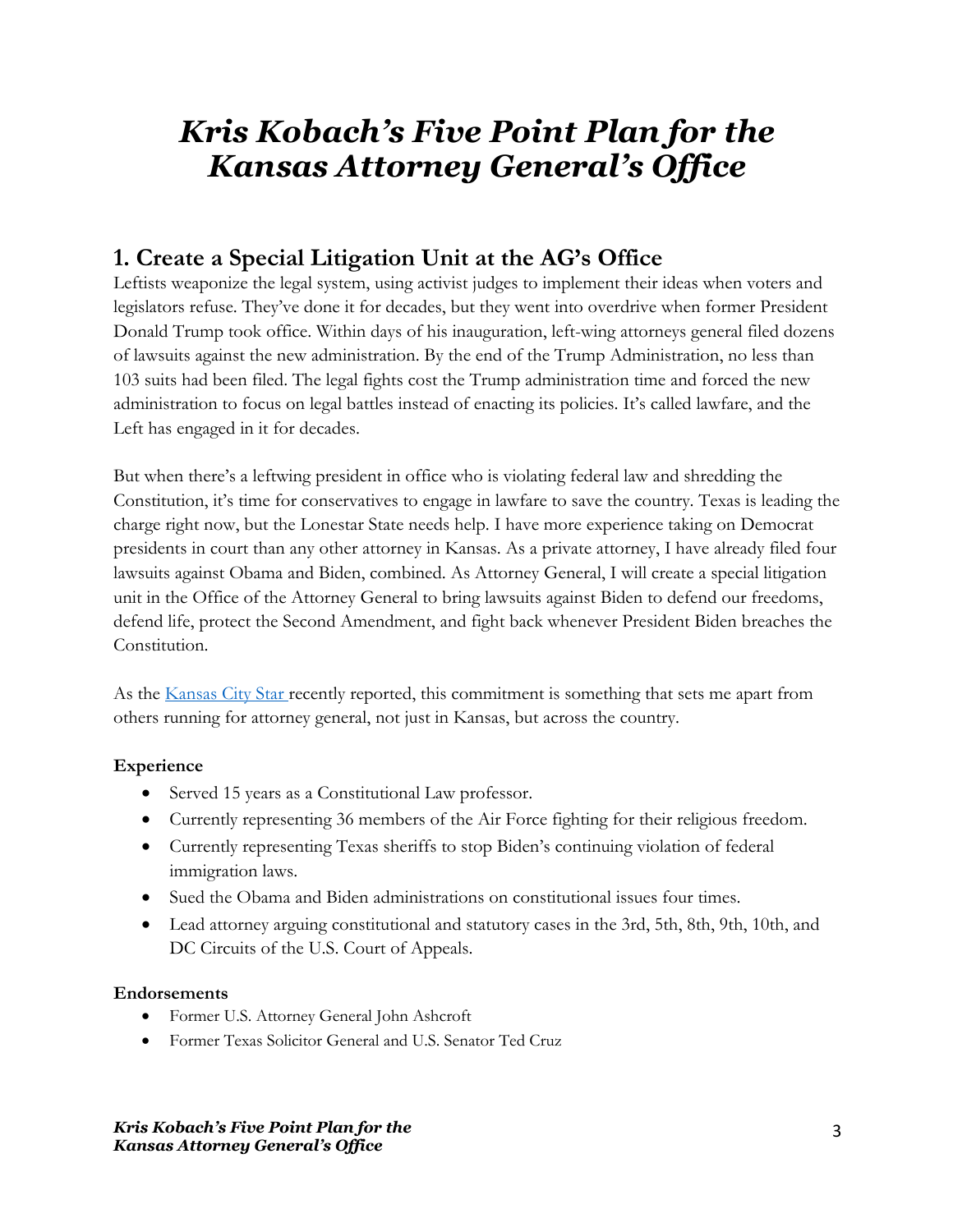### **2. Prosecute Voter Fraud**

As Kansas Secretary of State, I drafted the 2011 law that made Kansas's elections the most secure in the nation. I brought photo ID and advance ballot security to our state. In 2015 I drafted the law that gives both the Kansas Secretary of State and the Kansas Attorney General the ability to prosecute voter fraud. As Attorney General, I will be the first Kansas Attorney General to use that authority to prosecute voter fraud.

#### **Experience**

- Tapped by President Donald Trump to lead his commission on election integrity.
- Drafted Kansas election laws that made Kansas the safest and most secure in the nation.
- Battled the ACLU in Court to defend Kansas laws and to safeguard our elections.
- Drafted Kansas law giving the Attorney General and the Secretary of State the authority to prosecute voter fraud.
- Drafted model legislation for other states to secure their elections.
- Secured more than a dozen voter fraud convictions as Kansas Secretary of State.

*"Kris Kobach was one of my most qualified, competent, and dedicated attorneys at the Justice Department when I served as U.S. Attorney General. His experience and skill as an attorney are among the best in the nation."*

-Former U.S. Attorney General, John Ashcroft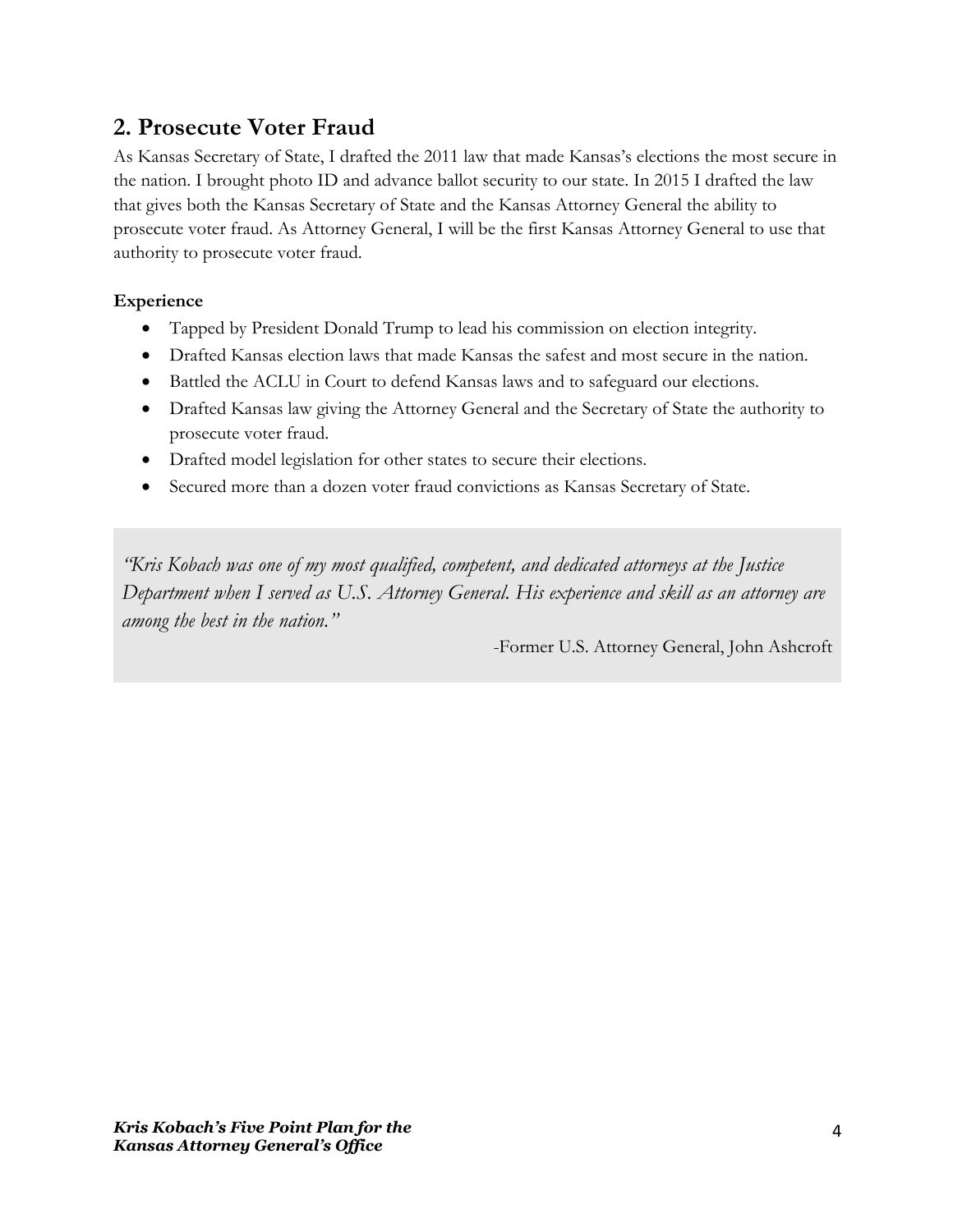### **3. Eliminate conceal and carry license fees**

Kansans shouldn't have to pay a fee to exercise their constitutional rights. Concealed carry permits are way too expensive. Those fees should be eliminated. South Dakota did so in March of 2022; we should too. In addition, it should be less burdensome to renew one's license if a person misses the expiration date when renewing his or her license.

#### **Experience**

- Personally drafted multiple laws that strengthen the gun rights of Kansas citizens.
- Taught the Second Amendment as a constitutional law professor.
- Litigated defending Kansans' gun rights in court.
- Lifetime member of the NRA.
- Lifelong hunter and participant in shooting sports.

#### **Endorsements**

- America's Sheriff, David Clarke
- Multiple Kansas Sheriffs

*"He knows the Constitution inside and out. More importantly, he's willing to fight to defend it. We need him as the next Kansas Attorney General. I encourage all conservatives to get behind Kris Kobach to take the fight to the radical left before it's too late."*

-Senator Ted Cruz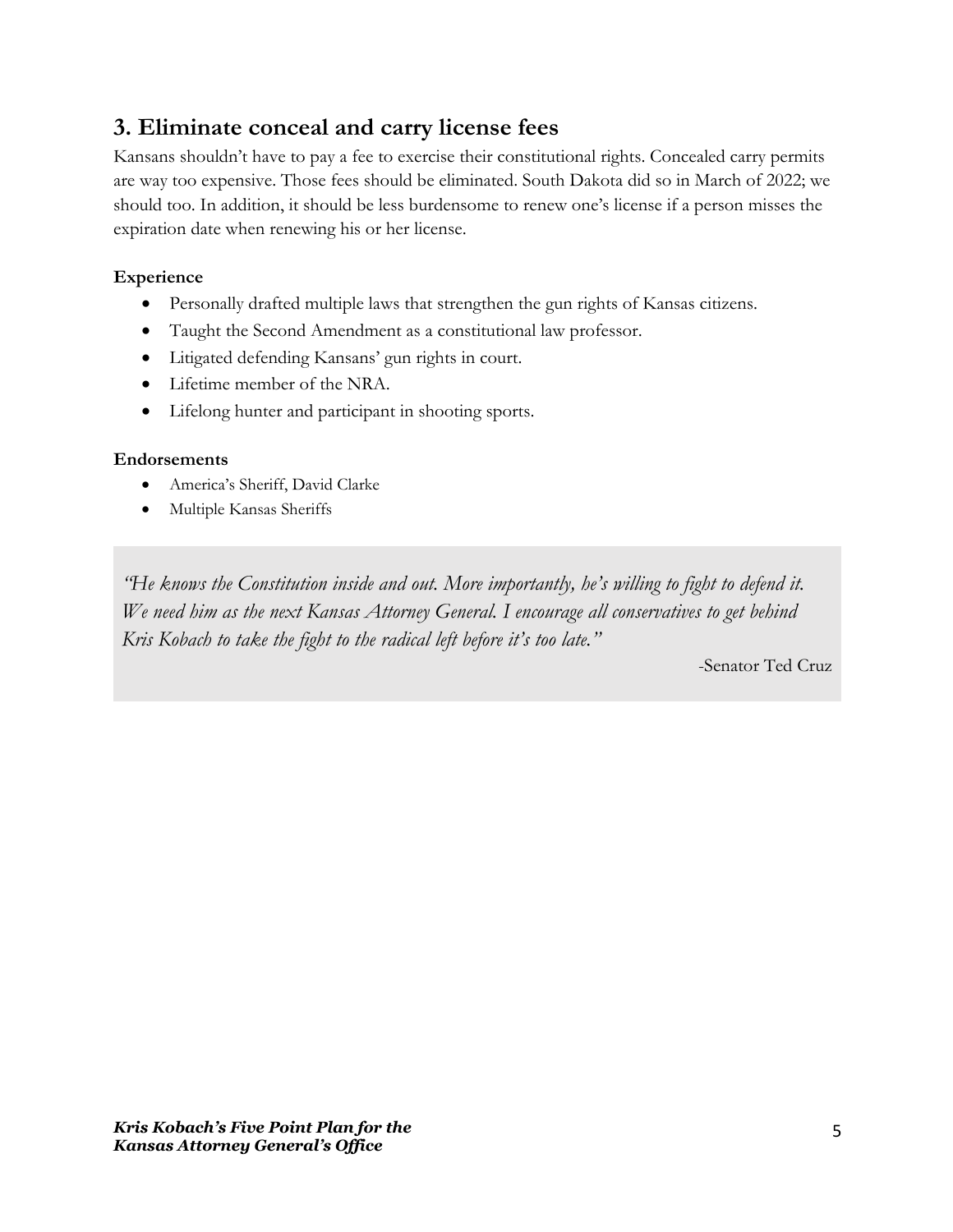### **4. Restore Kansas's Pro-Life Laws**

After the Value Them Both Amendment passes, I will use my authority as Kansas Attorney General to ensure that all of Kansas's pro-life laws that were overturned or threatened by the *Hodes*  $\mathcal{Q}$ <sup>*Nauser*</sup> decision of the Kansas Supreme Court are immediately restored to full effect. I will also push for additional laws to make Kansas the most pro-life state in America. And when the ACLU sues to block our pro-life laws, I will aggressively defend them in court.

### **Experience**

- Helped draft pro-life laws in Kansas.
- Battled the ACLU in federal court a dozen times.
- Served as a professor of constitutional law for 15 years at UMKC Law School.

### **Endorsements**

- Kansans for Life
- Founder of Focus on the Family, Dr. James Dobson

*"With abortion extremists attacking pro-life laws in Kansas, the race for attorney general has never been more important. Kris Kobach has a long history with our movement. Pro-Life Kansans and those we seek to protect must continue to have a voice in the Attorney General's Office."* -Kansans for Life Endorsement – PAC Director, Kristina Smith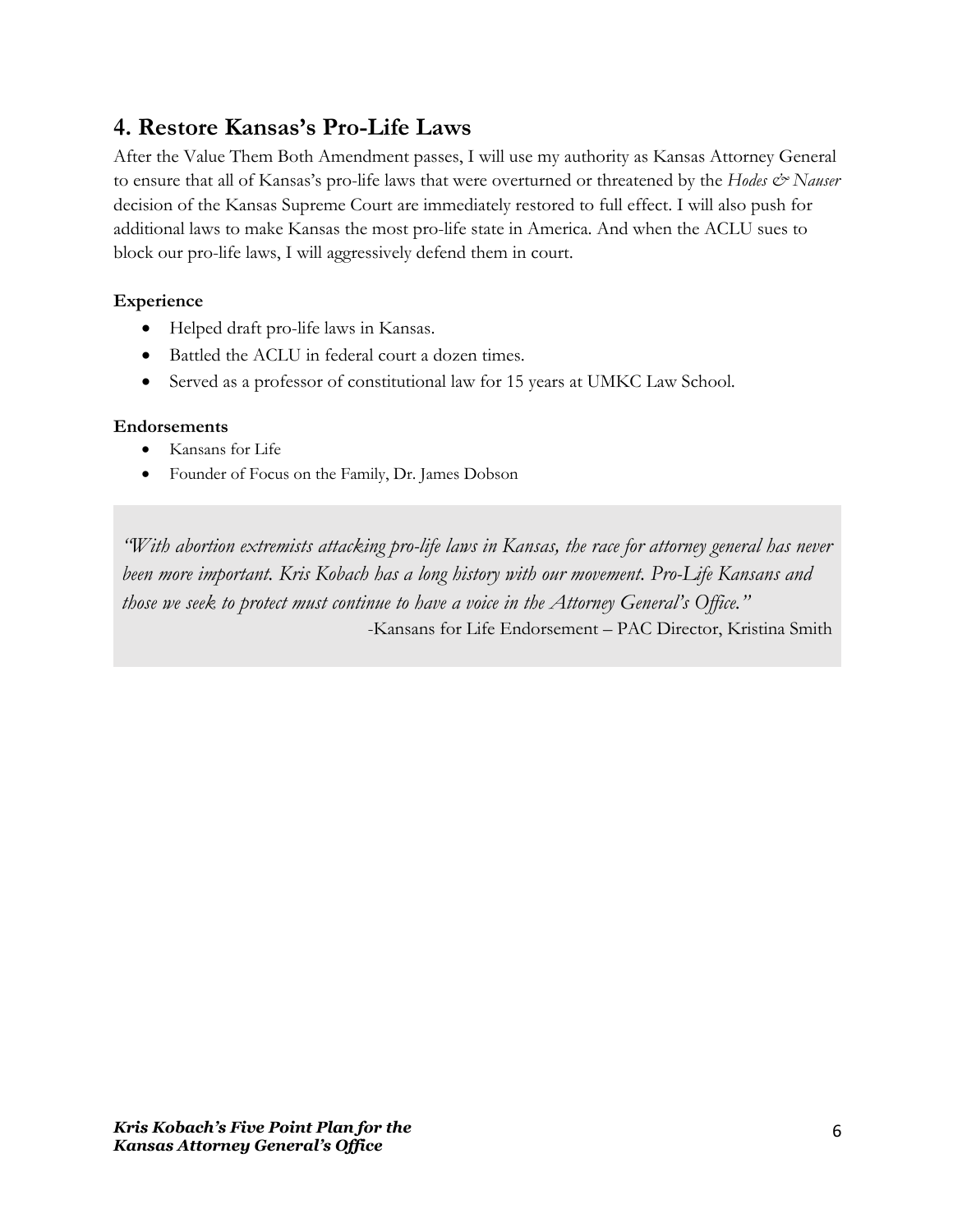## **5. Strengthen Kansans' Protections Against Consumer Fraud**

State attorneys general typically advocate for consumer rights, investigate scams and fraud, and fight national fraud by joining forces across state lines. However, scams on the internet and using cell phones have multiplied in recent years and have increased in sophistication. The elderly are particularly vulnerable to these schemes. I will build up the consumer protection division of the Office of the Attorney General to defend all Kansans against this threat.

### **Experience**

- Extensive civil litigation experience.
- Helped make the Kansas Secretary of State's Office more user friendly.
- Created a voter fraud report line for the Kansas Secretary of State's Office.

*"When law enforcement officers are under attack by the media and the Left, Kansas needs an attorney general who has a track record of backing the blue. Kris Kobach has experience defending sheriffs across the country, and he is representing Texas sheriffs right now in federal court."* -America's Sheriff, David Clarke